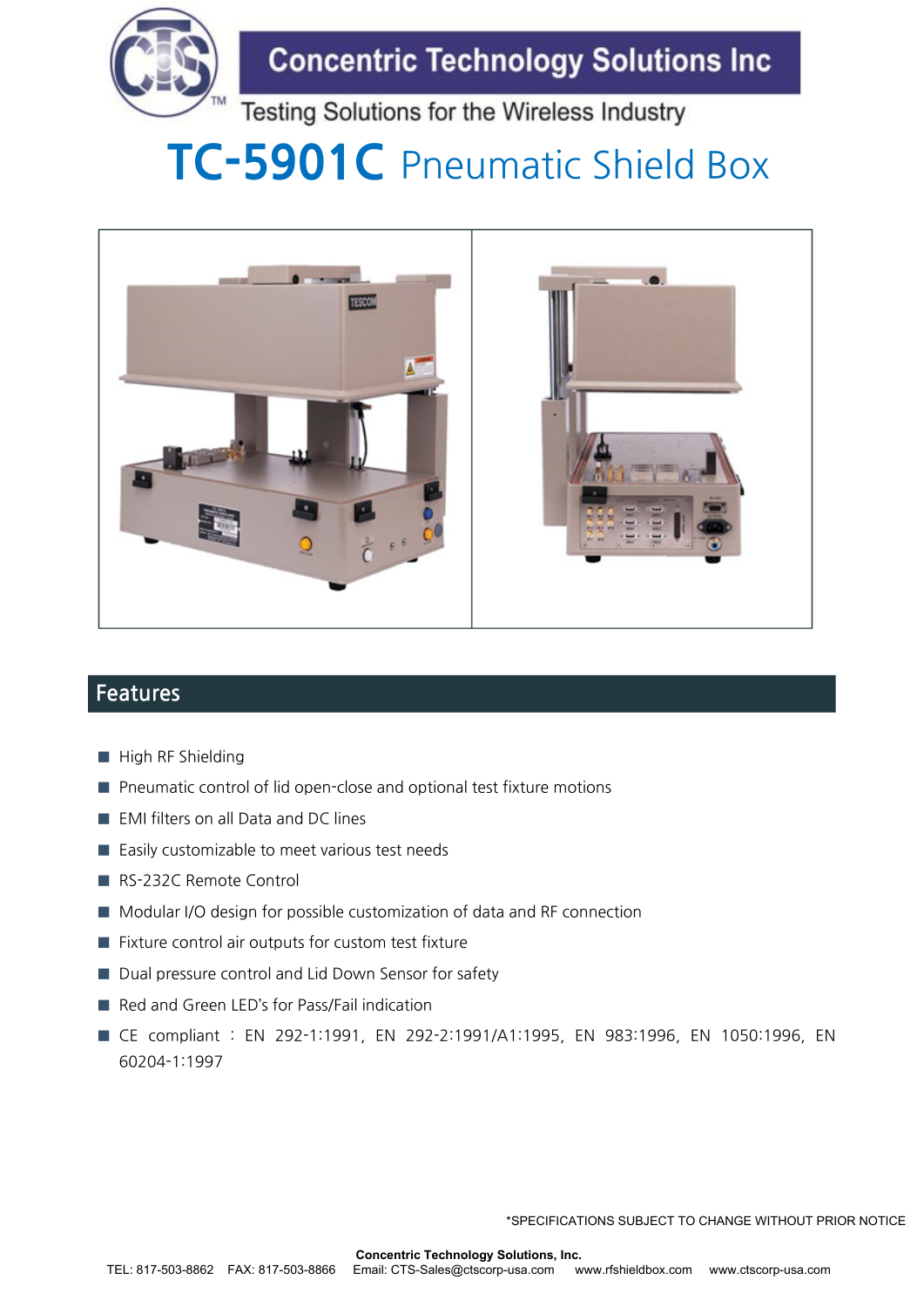

Testing Solutions for the Wireless Industry

TESCOM TC-5901C Pneumatic Shield Box Data Sheet

## **Specifications**

#### **Mechanical Specifications**

| Line voltage                                                        |                                                               |  |  |  |
|---------------------------------------------------------------------|---------------------------------------------------------------|--|--|--|
|                                                                     | 100 - 240 VAC, 50/60 Hz, 15 watt max.                         |  |  |  |
| Data line capacity                                                  |                                                               |  |  |  |
|                                                                     | 100 VDC, 5 Amps max                                           |  |  |  |
| Remote control                                                      |                                                               |  |  |  |
|                                                                     | RS-232C, 3 wire, DB9(p)                                       |  |  |  |
| Air connection                                                      |                                                               |  |  |  |
| Main connector                                                      | 6 mm OD hose, one-touch push-on fitting                       |  |  |  |
| Fixture control connector                                           | 4 mm OD hose, one-touch push-on fitting                       |  |  |  |
| Input air pressure                                                  | 5 to 10 bar                                                   |  |  |  |
| <b>Dimension</b>                                                    |                                                               |  |  |  |
| Inside                                                              | 407(W) x 217(D) x 133(H) mm                                   |  |  |  |
| Outside                                                             | 459(W) x 300(D) x 300(H) mm, lid closed. 449(H) mm, lid open. |  |  |  |
| Weight                                                              | approx. 19 kg                                                 |  |  |  |
| *Packing                                                            |                                                               |  |  |  |
| Size                                                                | $610(W)$ x 425(D) x 440(H) mm                                 |  |  |  |
| Weight                                                              | approx. 21 kg                                                 |  |  |  |
| *The size or weight of a package may vary on how to pack a package. |                                                               |  |  |  |

#### **Dimensions**

#### **TC-5901C Inner Dimension**



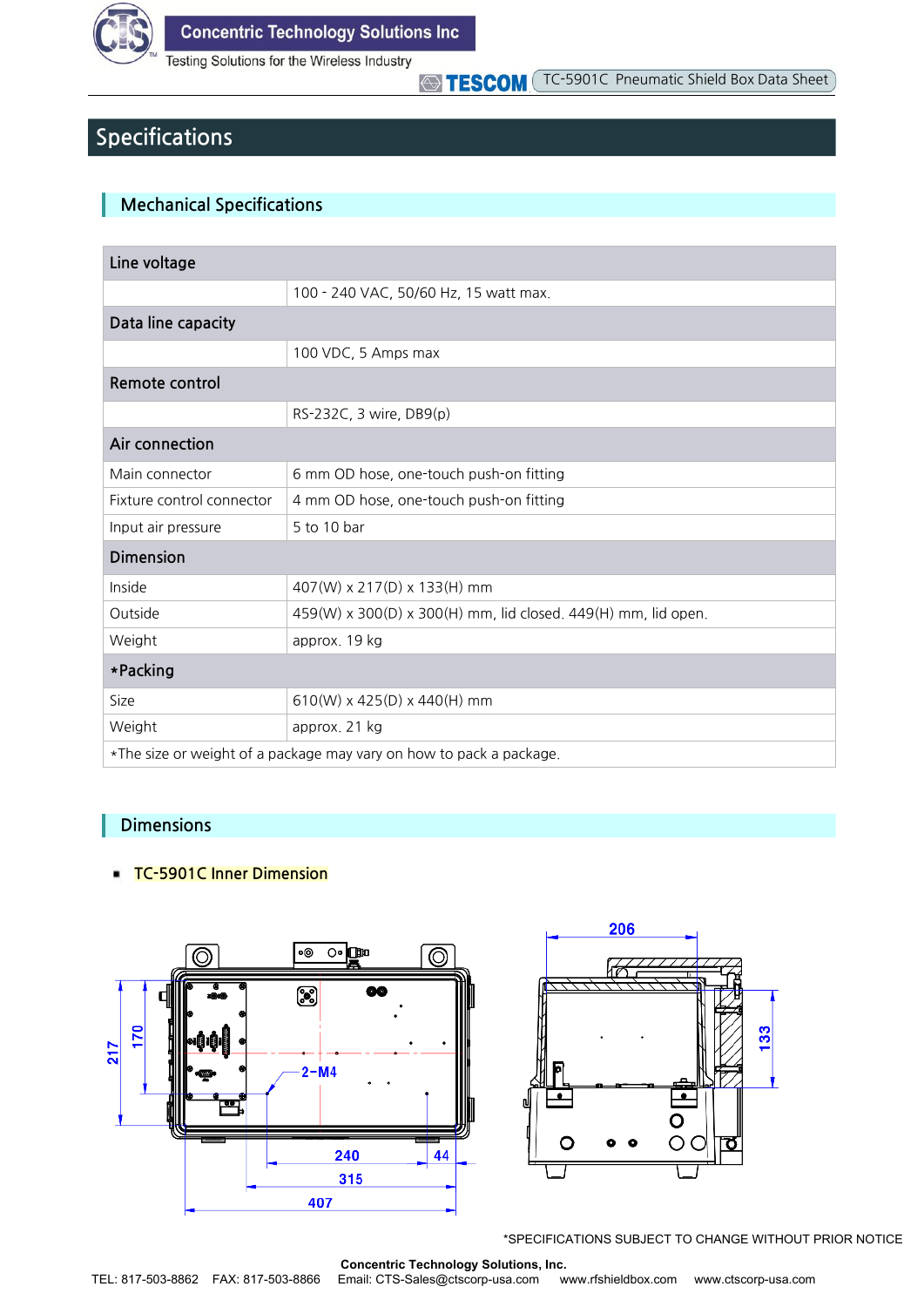

**Concentric Technology Solutions Inc** 

Testing Solutions for the Wireless Industry

**STESCOM** 

#### **TC-5901C Outer Dimension**



#### **Typical RF Shielding**

**●** The shielding effectiveness below is measured when the blank panel is mounted; other I/O interfac e panel results a different shielding effectiveness of the shield box.

| Frequency        | Shielding effectiveness (dB) |
|------------------|------------------------------|
| 100 to 2000 MHz  | $> 70$ dB                    |
| 2000 to 3000 MHz | $\geq 60$ dB                 |
| 3000 to 6000 MHz | $>$ 50 dB                    |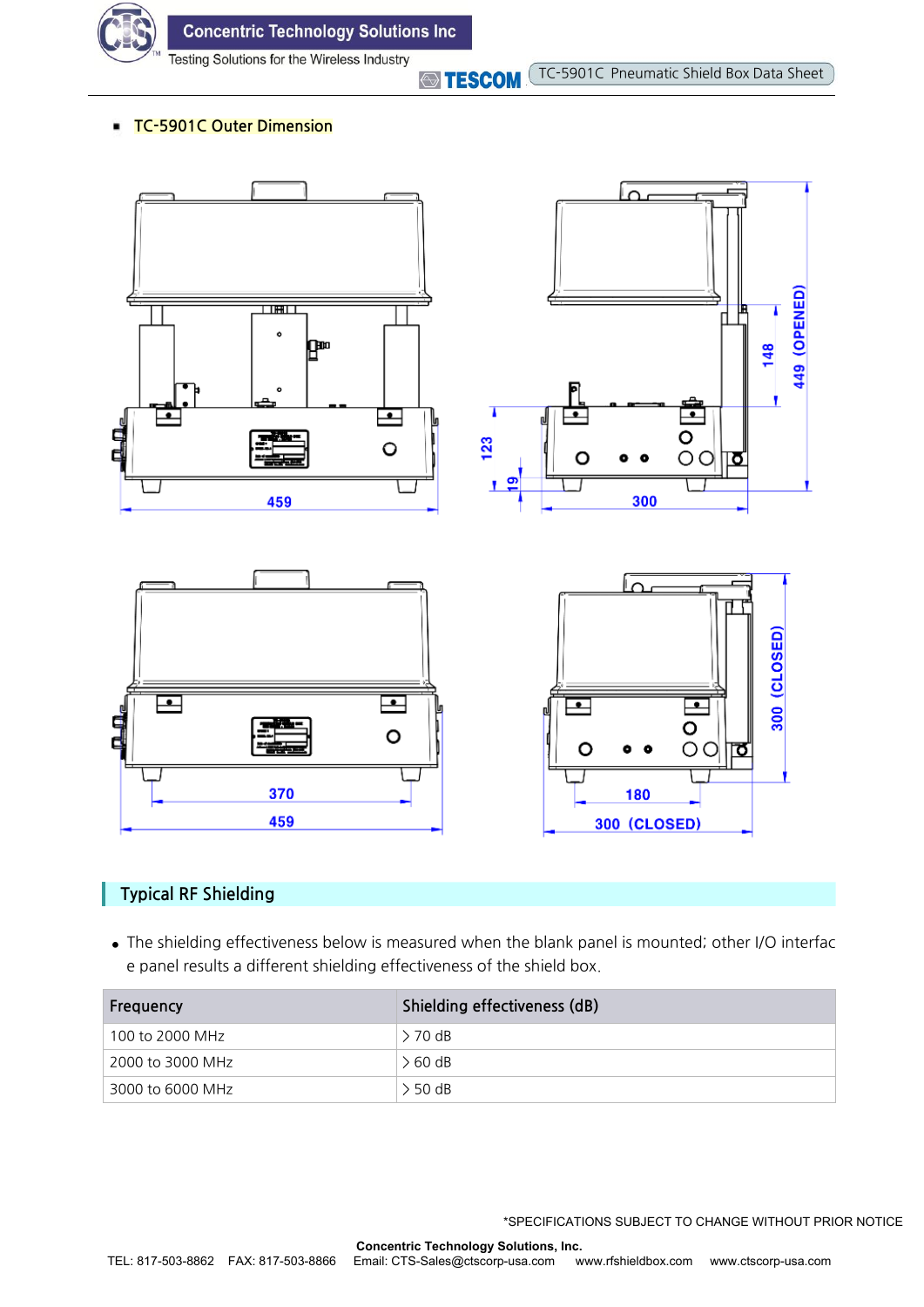

Testing Solutions for the Wireless Industry

**STESCOM** 

## **Ordering Information**

| Order Number | <b>Description</b>                                         |
|--------------|------------------------------------------------------------|
| TC-5901C     | <b>Pneumatic Shield Box (including accessories bellow)</b> |
|              | Test Report                                                |
|              | RF Cable, SS-402, N(m) to N(m) 1 m, 1 pc                   |
|              | DATA Cable, DB9(s) to DB9(s) 2 m, 1 pc                     |
|              | Power Cable, 220 V, 1 pc                                   |
|              | Lid Stopper, 1 pc                                          |
|              | Hand Valve, 1 pc                                           |

#### **Custom I/O Interface Panel**

**●** Customized I/O Interface panels are available. Please contact Tescom sales team or your local distri butor.

| I/O Interface          | <b>Order Number</b> | <b>Typical Data Rate /</b><br>Line Voltage | *Typical Shielding                               |
|------------------------|---------------------|--------------------------------------------|--------------------------------------------------|
|                        | 3409-0012-1         | 3 Mbps / 100 VDC,                          | >70 dB from 0.5 to 2 GHz                         |
|                        |                     | 5 Amps max                                 | >80 dB from 2 to 3 GHz<br>>70 dB from 3 to 6 GHz |
| DB37, 1000pF pi Filter |                     |                                            |                                                  |
|                        | 3409-0009-1         | 3 Mbps / 100 VDC,                          | >70 dB from 0.5 to 2 GHz                         |
|                        |                     | 5 Amps max                                 | >80 dB from 2 to 3 GHz                           |
| DB25, 1000pF pi Filter |                     |                                            | >70 dB from 3 to 6 GHz                           |
|                        | 3409-0014-1         | 10 Mbps / 100 VDC,                         | >50 dB from 0.5 to 2 GHz                         |
|                        |                     | 5 Amps max                                 | >60 dB from 2 to 3 GHz                           |
| DB25, 100pF pi Filter  |                     |                                            | >60 dB from 3 to 6 GHz                           |
|                        | 3409-0008-1         | 3 Mbps / 100 VDC,                          | >70 dB from 0.5 to 2 GHz                         |
|                        |                     | 5 Amps max                                 | >80 dB from 2 to 3 GHz                           |
|                        |                     |                                            | >70 dB from 3 to 6 GHz                           |
| DB9, 1000pF pi Filter  |                     |                                            |                                                  |
|                        | 3409-0010-1         | 10 Mbps / 100 VDC,                         | >50 dB from 0.5 to 2 GHz                         |
|                        |                     | 5 Amps max                                 | >60 dB from 2 to 3 GHz                           |
|                        |                     |                                            | >60 dB from 3 to 6 GHz                           |
| DB9, 100pF pi Filter   |                     |                                            |                                                  |
|                        | 3409-0018A-3        | 480 Mbps / 5 V, 500 mA /                   | >60 dB from 0.5 to 2 GHz                         |
|                        |                     | Max Current: 5A                            | >70 dB from 2 to 3 GHz                           |
|                        |                     |                                            | >70 dB from 3 to 6 GHz                           |
| USB 2.0 Filter         |                     |                                            |                                                  |